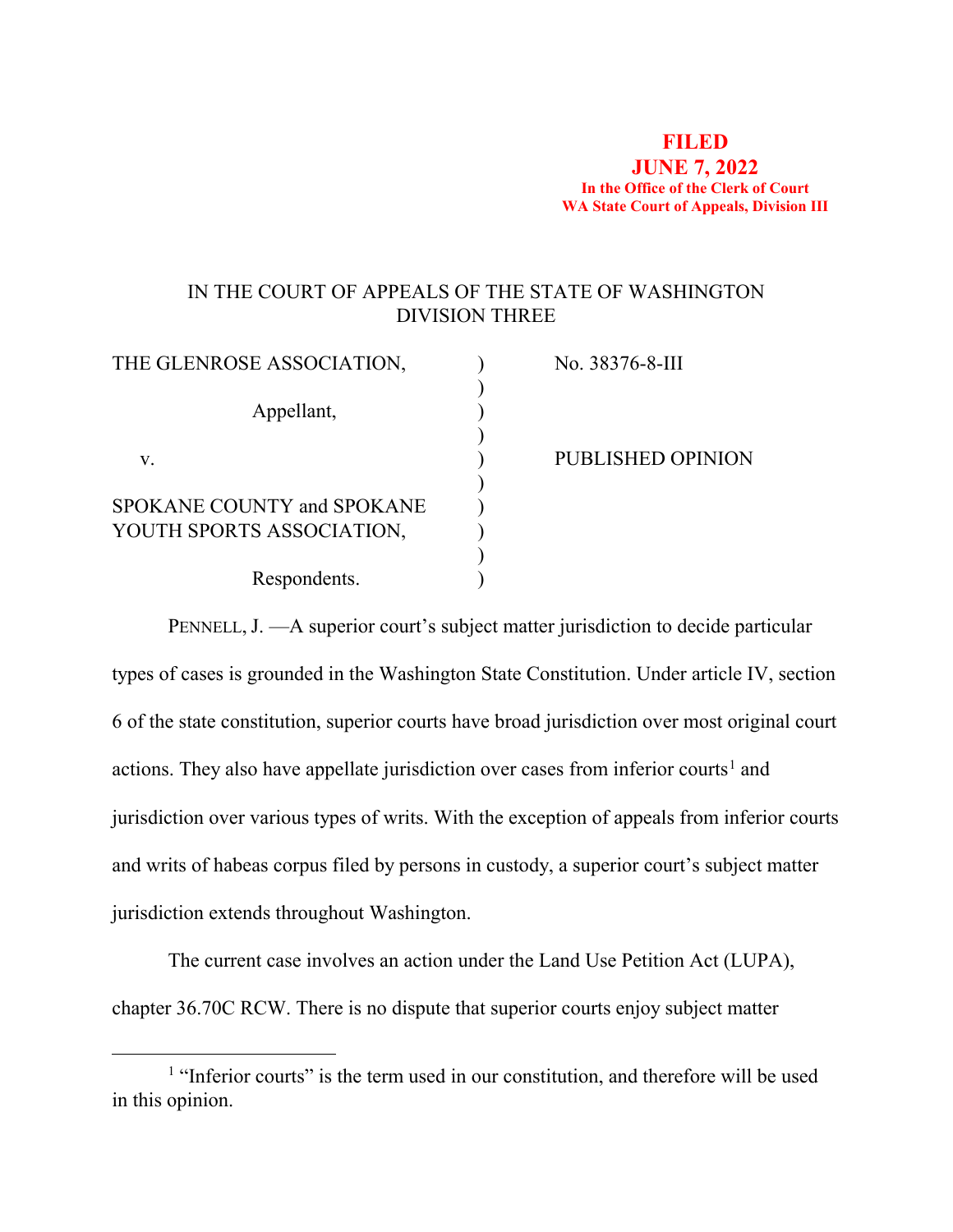# No. 38376-8-III *Glenrose Ass'n v. Spokane County*

jurisdiction over LUPA petitions. The issue before us is whether the type of jurisdiction exercised by the superior court is subject to constitutional restrictions on the county of origin.

Our case law makes clear that a superior court's subject matter jurisdiction over administrative and agency matters, such as LUPA petitions, stems from the constitutional authority over writs of certiorari. This authority is not subject to any geographic restriction. Thus, superior courts throughout the state share subject matter jurisdiction over LUPA petitions. The Lincoln County Superior Court erred when it found that it lacked subject matter jurisdiction to review a LUPA petition arising out of a hearing examiner's decision in Spokane County. We therefore reverse the order of dismissal and remand for further proceedings.

#### BACKGROUND

This case primarily turns on a question of law. Our recitation of the facts and procedural background is therefore brief.

The Spokane Youth Sports Association (SYSA) proposed a sports complex in Spokane's Glenrose neighborhood. The local neighborhood association, The Glenrose Association (Glenrose) opposed the proposal and requested a zoning code review. The Spokane County Building and Planning Department found the sports complex was an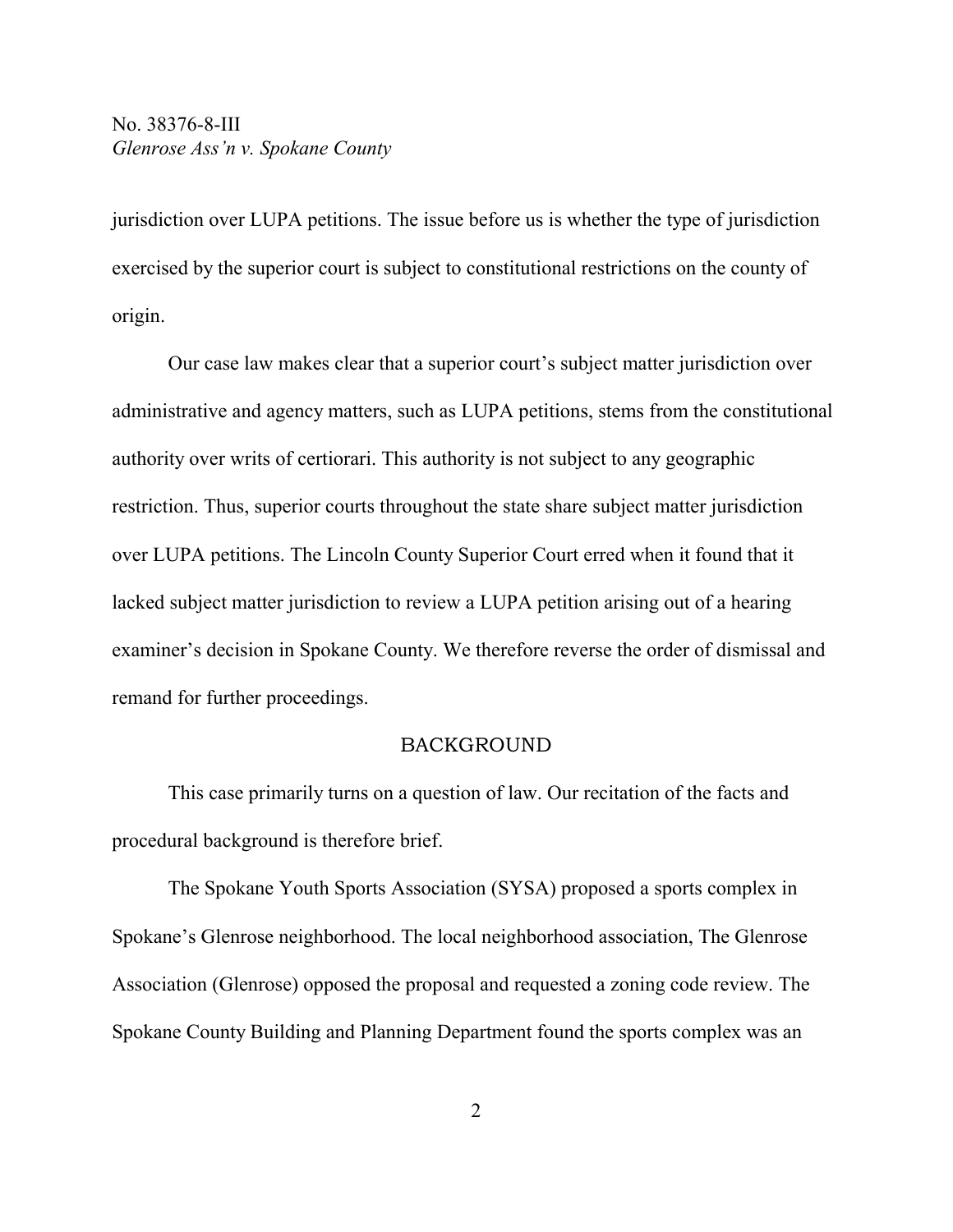allowed use. This determination was affirmed on appeal to the Spokane County hearing examiner.

Glenrose subsequently filed a land use petition in Lincoln County Superior Court challenging the Spokane hearing examiner's decision. SYSA moved for dismissal, arguing Lincoln County did not have jurisdiction over a Spokane County land use dispute. The Lincoln County Superior Court agreed and dismissed the petition.

Glenrose has filed a timely appeal and a panel of this court considered the matter without oral argument.

## ANALYSIS

We are tasked with deciding whether a superior court's LUPA jurisdiction is confined to land use decisions arising from the county where the court is located. Jurisdictional questions require a constitutional analysis and are reviewed de novo. *Crosby v. Spokane County*, 137 Wn.2d 296, 301, 971 P.2d 32 (1999).

The word "jurisdiction" refers to a court's power to "hear and determine a case." *Freedom Found. v. Teamsters Local 117 Segregated Fund*, 197 Wn.2d 116, 140, 480 P.3d 1119 (2021). This basic definition is widely cited, but its importance is often misunderstood. Older cases from our courts identified three forms of jurisdiction: (1) subject matter, (2) personal, and (3) the power or authority to render a particular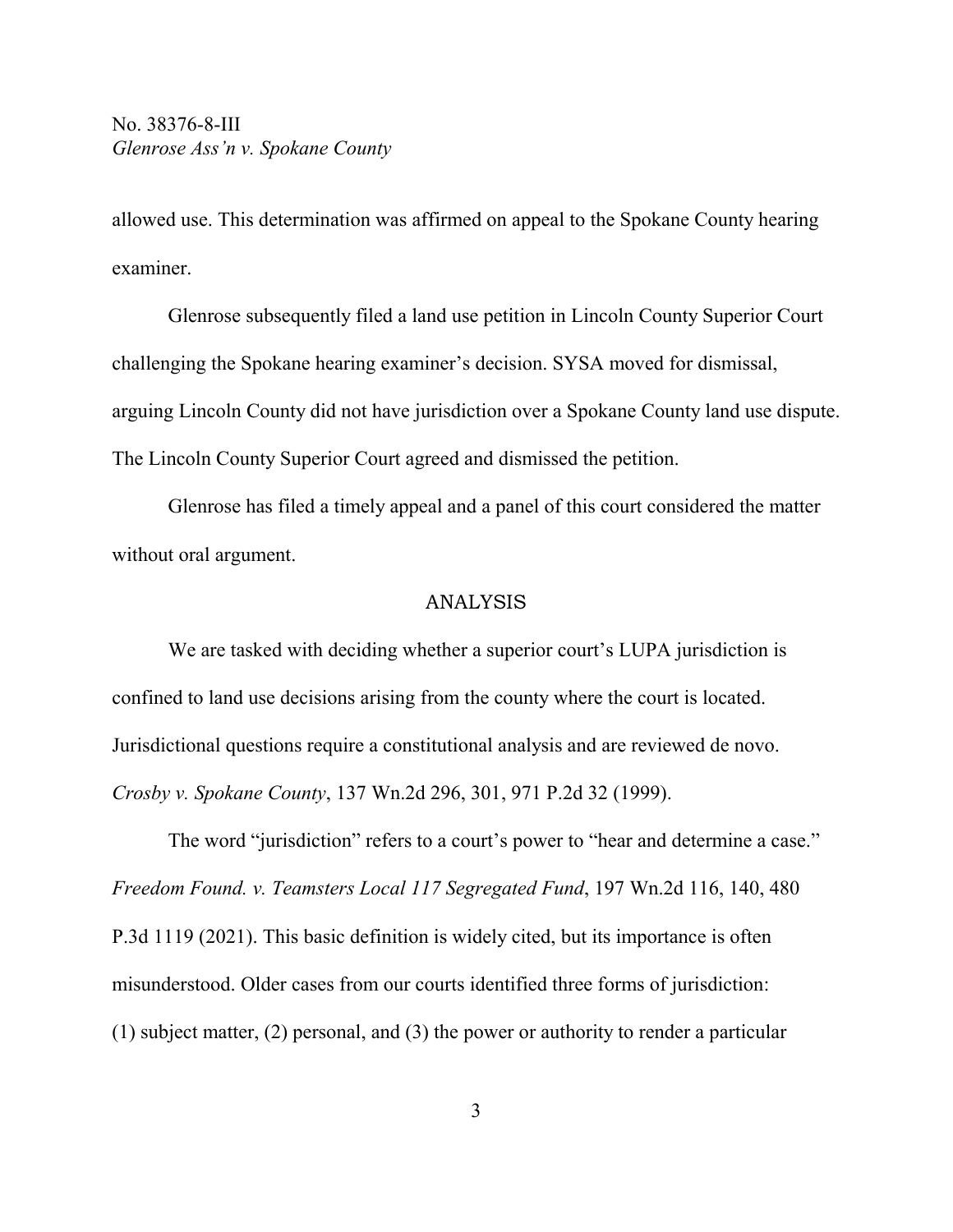No. 38376-8-III *Glenrose Ass'n v. Spokane County*

judgment. *See State v. Werner*, 129 Wn.2d 485, 493, 918 P.2d 916 (1996), *abrogated by State v. Posey*, 174 Wn.2d 131, 138-40, 272 P.3d 840 (2012). The Washington Supreme Court has since clarified there are really only two forms of jurisdiction: (1) subject matter and (2) personal. *Freedom Foundation*, 197 Wn.2d at 140-41.

Both subject matter and personal jurisdiction are defined by constitutional restrictions. The legislature, through statute, can guide a court's exercise of jurisdiction. But the legislature has no power to restrict the constitutional reaches of jurisdiction. *James v. Kitsap County*, 154 Wn.2d 574, 587-88, 115 P.3d 286 (2005).

The subject matter jurisdiction of superior courts in Washington is set by article IV, section 6 of our constitution. This provision confers superior courts with broad jurisdiction over original actions, appellate jurisdiction over cases arising from inferior courts and justices of the peace, and jurisdiction over various writs.

The law is clear that superior courts enjoy constitutional authority over administrative and agency decisions, such as LUPA actions. *See Dep't of Highways v. King County Ch., Wash. Envtl. Council*, 82 Wn.2d 280, 284-85, 510 P.2d 216 (1973). The parties debate whether this authority is an exercise of original or appellate jurisdiction. Our case law has been less than clear in this regard. Numerous cases assert superior courts have appellate jurisdiction over administrative and agency decisions. *Knight v. City*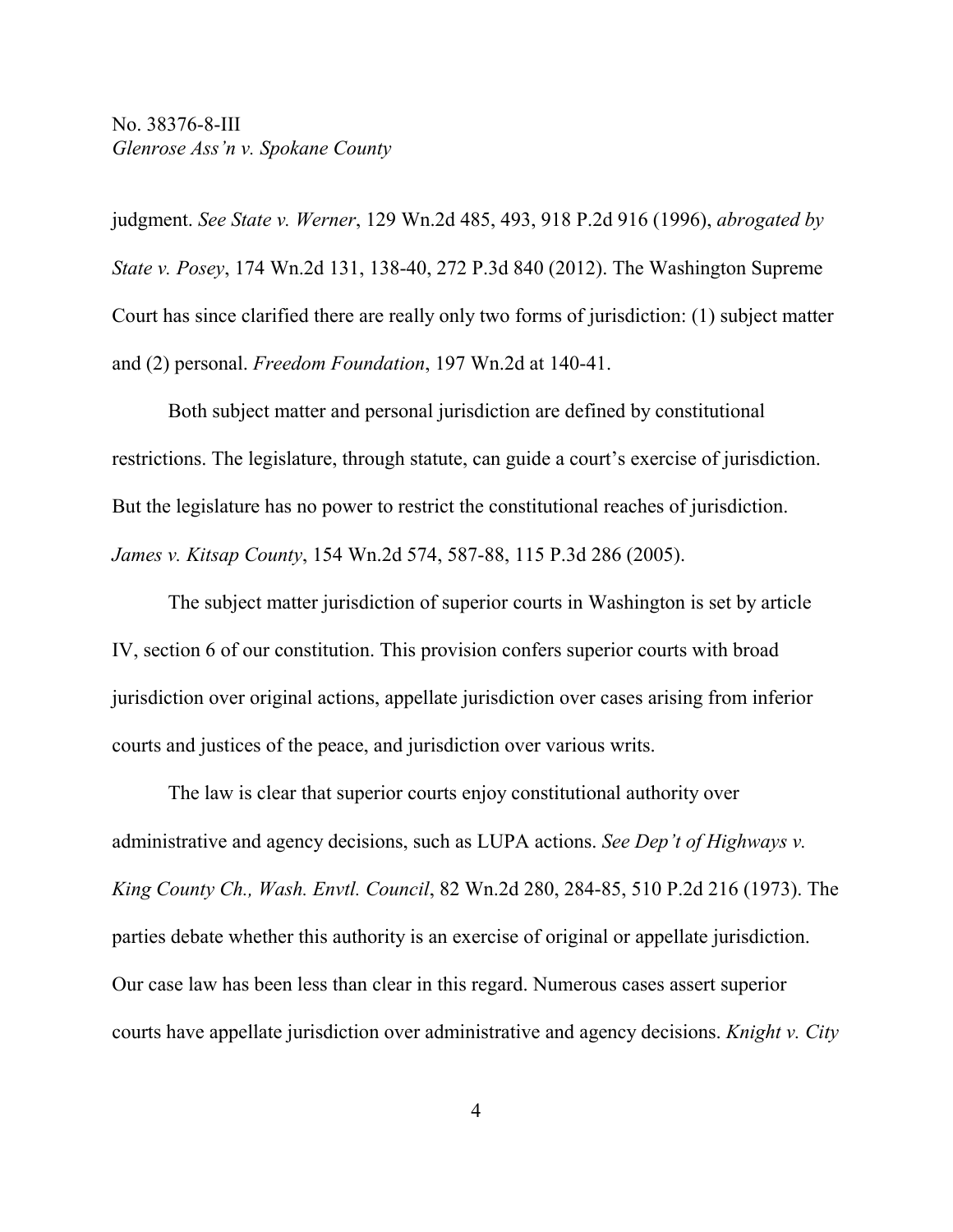*of Yelm*, 173 Wn.2d 325, 337, 267 P.3d 973 (2011) (superior court hearing LUPA petition exercises its "appellate jurisdiction"); *Residents Opposed to Kittitas Turbines v. State Energy Facility Site Evaluation Council*, 165 Wn.2d 275, 294, 197 P.3d 1153 (2008) (review of administrative decision "invokes the superior court's appellate, not original, jurisdiction"); *Conom v. Snohomish County*, 155 Wn.2d 154, 157-58, 118 P.3d 344 (2005) (superior court deciding LUPA petition exercises its "appellate jurisdiction"); *Dougherty v. Dep't of Labor & Indus.*, 150 Wn.2d 310, 316-17, 76 P.3d 1183 (2003) (superior court review of industrial insurance decision invokes court's "appellate jurisdiction"). But more recent jurisprudence states both types of jurisdiction are applicable. *James*, 154 Wn.2d at 588-89 (LUPA invokes "original appellate jurisdiction of the superior court"); *ZDI Gaming, Inc. v. State ex rel. Wash. State Gambling Comm'n*, 173 Wn.2d 608, 619-20, 268 P.3d 929 (2012) (superior court review of agency decision involves "original jurisdiction" and the court acting in its "appellate capacity").

We find it unnecessary to decide whether a superior court's authority to review an administrative or agency decision is original, appellate, or both because the constitutional source for the court's authority is the writs clause in article IV, section 6, of the Washington Constitution. Prior to the enactment of statutes such as LUPA, that facilitate judicial review of administrative decisions, a superior court's authority over land use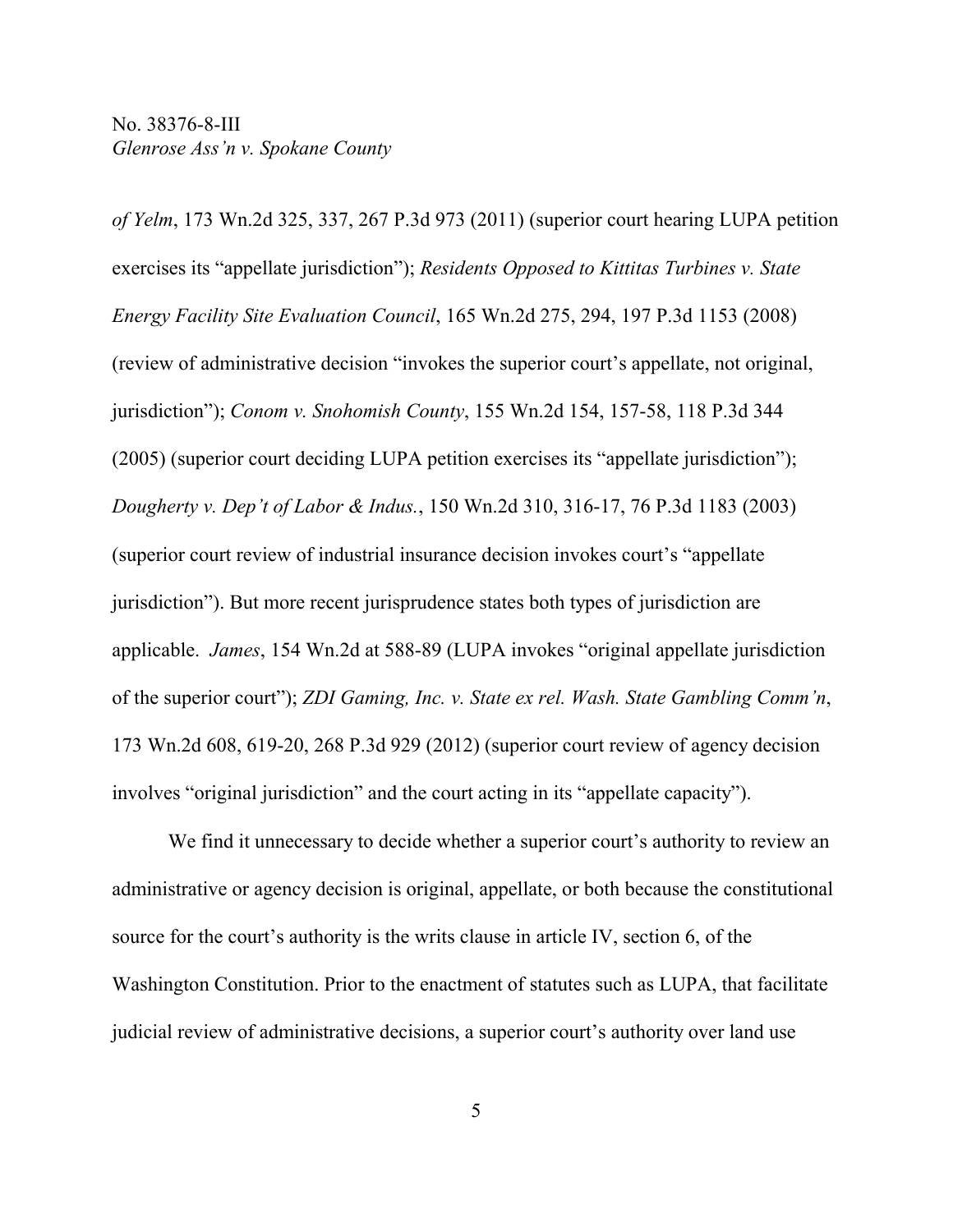No. 38376-8-III *Glenrose Ass'n v. Spokane County*

decisions was accomplished through a writ of certiorari. *Chelan County v. Nykreim*, 146 Wn.2d 904, 916-17, 52 P.3d 1 (2002); *Saldin Sec. Inc. v. Snohomish County*, 134 Wn.2d 288, 292, 949 P.2d 370 (1998). Given the legislature is only empowered to guide a superior court's exercise of jurisdiction, we conclude LUPA jurisdiction remains rooted in the writs clause.

A superior court's constitutional power to issue writs of certiorari is not limited by the court's county of location. Although the writs clause limits jurisdiction over writs of habeas corpus to petitions filed by or on behalf of a person in custody in the court's respective county, there is no county restriction on a superior court's constitutional authority to issue a writ of certiorari. Given the lack of any constitutional restrictions, superior courts throughout the state share equal subject matter jurisdiction. *See ZDI Gaming Inc.*, 173 Wn.2d at 619.

Despite the lack of geographic restrictions on issuing writs, SYSA insists that administrative or agency matters, such as LUPA cases, are constrained geographically by the inferior courts clause of the Washington Constitution. This clause provides as follows: "The superior court . . . shall have such appellate jurisdiction in cases arising in justices' and other inferior courts in their respective counties as may be prescribed by law." WASH. CONST. art. IV, § 6.

6